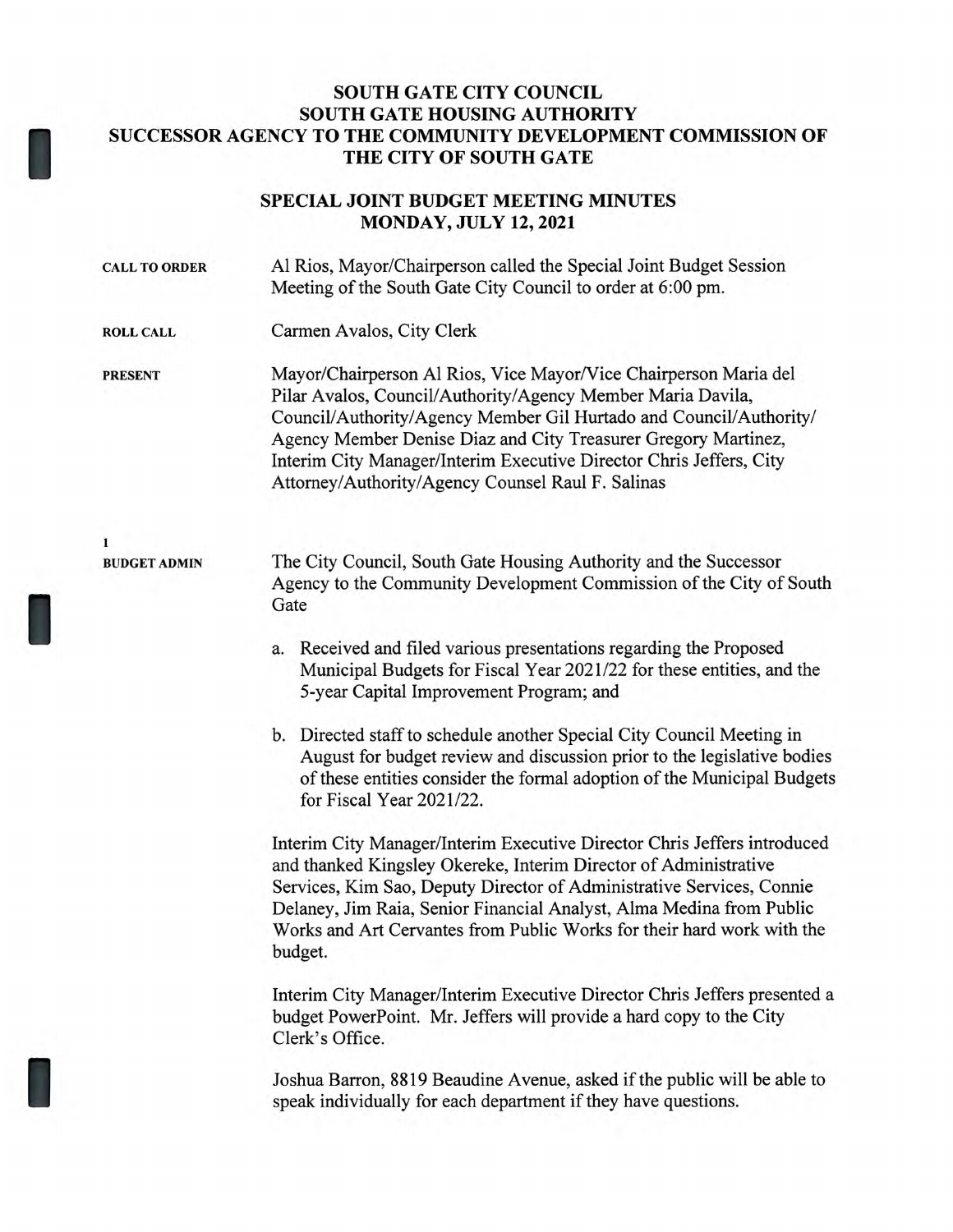## **SPECIAL JOINT BUDGET MEETING MINUTES OF JULY 12, 2021**

Mr. Jeffers stated that the intent is to bring all departments at a future meeting in August.

Mr. Barron asked if the city has a practice of investing to generate funds. He noticed the largest increase was in personnel. He mentioned that the deficits do not include the anticipation that we want to start preparing for fleet funds. He was very impressed about the information on our taxation.

Virginia Johnson, 5751 McKinley Avenue, noticed that the staff report was only one page because this was a presentation. She would like to see more code enforcement officers.

Robert Montalvo asked about the part-time employees if it would be feasible to hire them full-time. He also suggested on grant writing companies. He thanked Mr. Jeffers for the presentation.

Mr. Jeffers stated the city does have an investment policy and asked Mr. Okereke on it.

Kingsley Okereke, Interim Director of Administrative Services stated that the city does have an investment policy. That policy applies to all local government in California, and we cannot invest in anything beyond five years.

Council Member Hurtado would like to know if the departments are full staffed.

Vice Mayor Avalos suggested a video in English and Spanish from the departments and placed on the city's website.

Council Member Davila thanked city staff for today's presentation.

Mayor Rios thanked city staff for today's presentation.

Vice Mayor Avalos thanked city staff for today's presentation.

[Remainder of page left blank intentionally.]